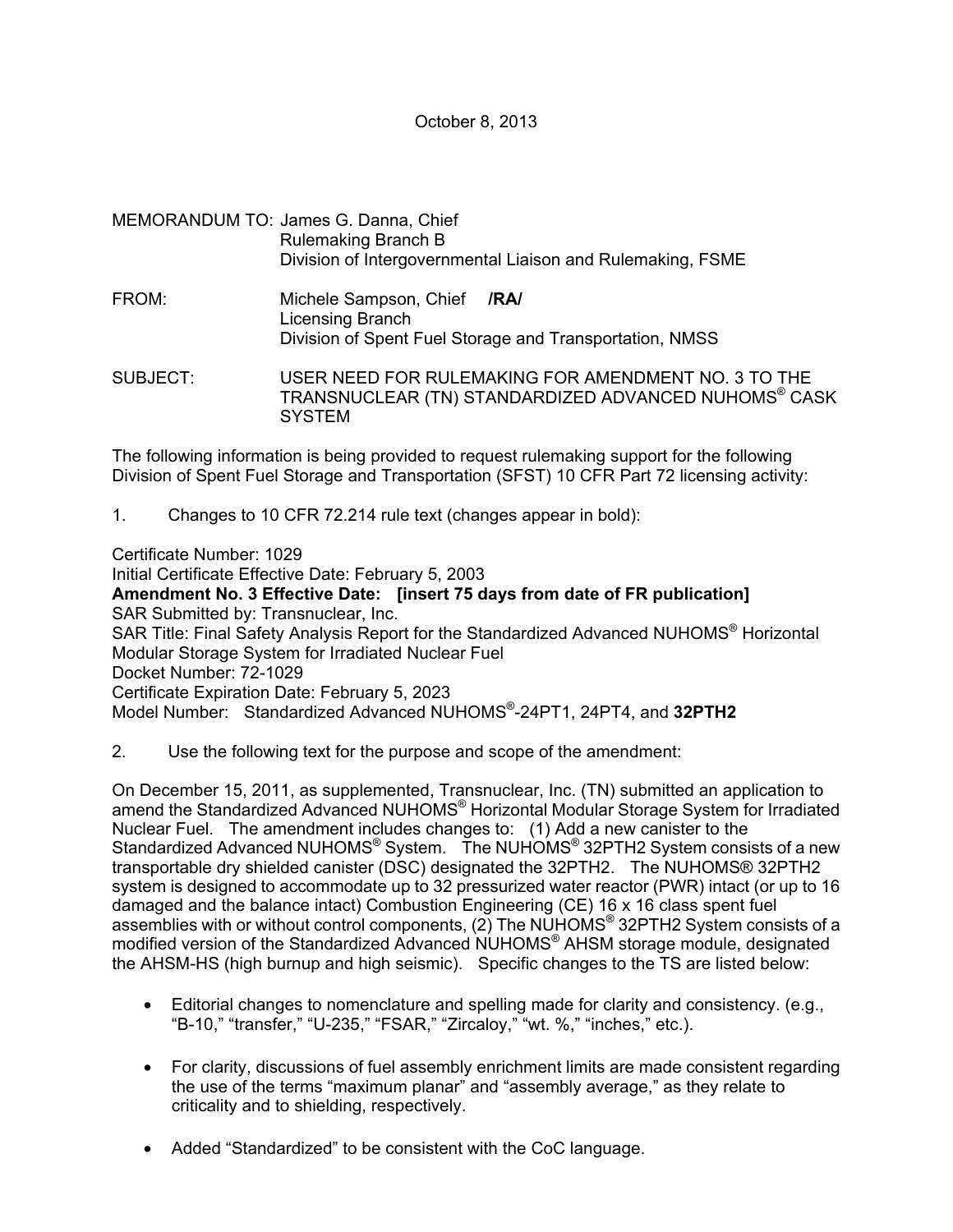- Updated Table of Contents, List of Tables, List of Figures.
- Definition of ADVANCED HORIZONTAL STORAGE MODULE updated to add the AHSM-HS.
- Existing DAMAGED FUEL ASSEMBLY definition applies to the 24PT1-DSC and 24PT4-DSC only. Added a separate DAMAGED FUEL ASSEMBLY definition for the 32PTH2 DSC only.
- Definition of DRY SHIELDED CANISTER (DSC) updated to include the 32PTH2 DSC.
- Definition of INDEPENDENT SPENT FUEL STORAGE INSTALLATION (ISFSI) updated to add the AHSM-HS.
- Definition of RECONSTITUTED FUEL ASSEMBLY updated to be clear that the fuel assembly could, or could not, be further irradiated.
- Definition of STORAGE OPERATIONS updated to add the AHSM-HS.
- Definition of TRANSFER CASK (TC) updated to include the OS200FC onsite transfer cask and the AHSM-HS.
- Definition of TRANSFER OPERATIONS updated to remove the stipulation that a DSC only contains INTACT or DAMAGED fuel assemblies, and to include AHSM-HS.
- Definition of UNLOADING OPERATIONS updated to remove the stipulation that a DSC only contains INTACT or DAMAGED fuel assemblies, and to include AHSM-HS.
- Numbering in Section 1.4 which is in the format "12.3", "12.3.0.x" etc., which refers to original SAR locations, is changed to "3", "3.0.x" etc. to be consistent with the TS numbering scheme.
- Added a new section, for fuel to be stored in the 32PTH2 DSC.
- Editorial change to update numbering from "2.3" to "2.4".
- Corrected "2.1" to "2.0" because Section 2.1 is specific to the 24PT1 DSC, whereas this specification is intended to apply to all DSCs.
- Changed "Maximum Fuel Enrichment" to "Maximum Planar Average Fuel Enrichment" to improve clarity and consistency with FSAR analyses.
- Added a top row to the table to specify the zones, for consistency and clarity.
- Added new table providing PWR fuel specification for the fuel to be stored in the 32PTH2 DSC. (Reference FSAR Appendix B, Table B.2.1-1.)
- Added new table providing thermal and radiological characteristics for control components stored in the 32PTH2 DSC. (Reference FSAR Appendix B, Table B.2.1-2.)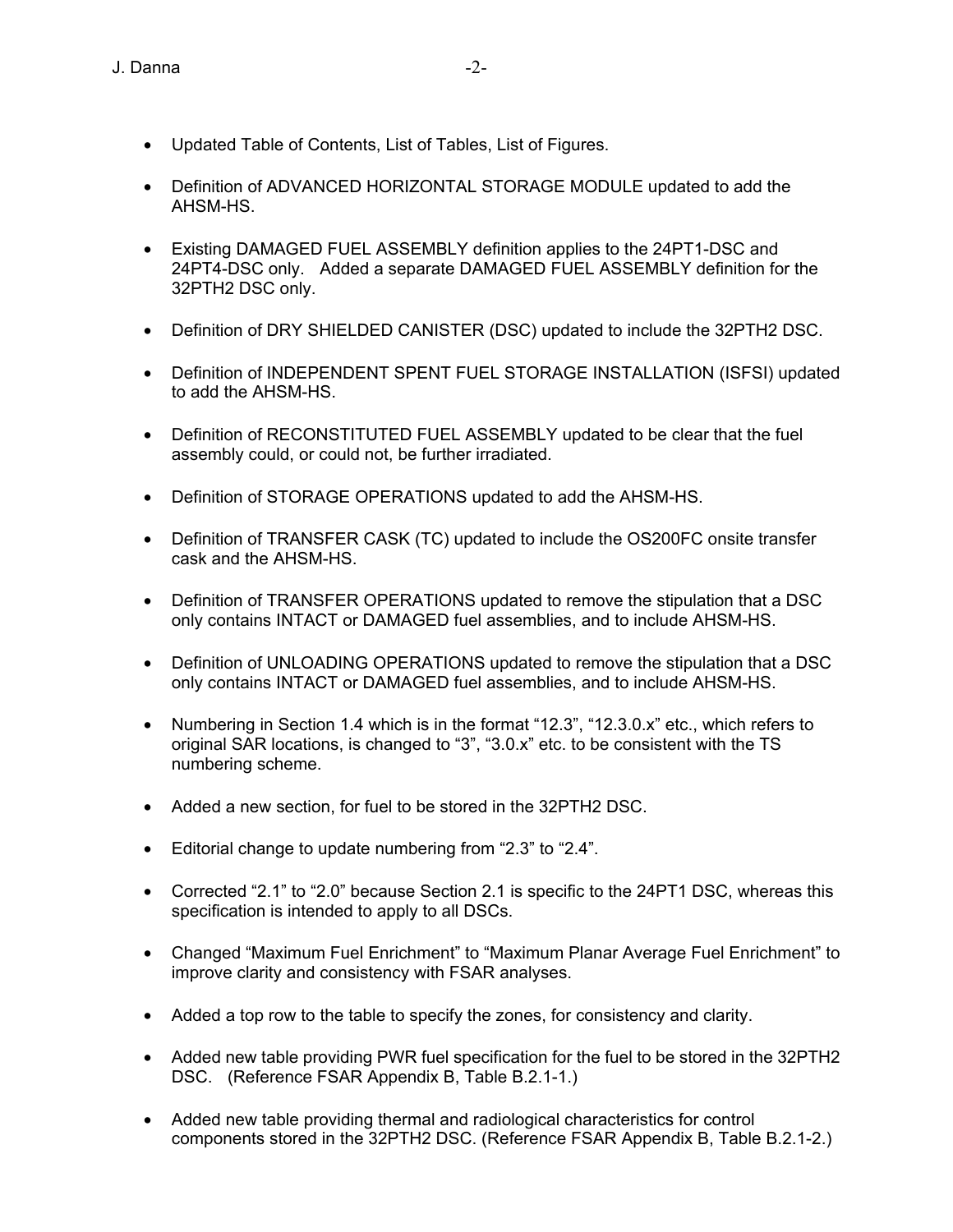- Added new table providing PWR fuel assembly design characteristics for the 32PTH2 DSC. (Reference FSAR Appendix B, Table B.2.1-3.)
- Added new table providing maximum planar average initial enrichment versus neutron poison requirements for the 32PTH2 DSC (intact fuel assembly). (Reference FSAR Appendix B, Table B.2.1-4.)
- Added new table providing maximum planar average initial enrichment versus neutron poison requirements for the 32PTH2 DSC (damaged fuel assembly). (Reference FSAR Appendix B, Table B.2.1-5.)
- Added new table providing allowable fuel burnup and enrichment combinations for the 32PTH2 DSC. (Reference FSAR Appendix B, Table B.2.1-6.)
- Added new table providing fuel assembly decay heat determination specifications for the 32PTH2 DSC. (Reference FSAR Appendix B, Table B.2.1-7.)
- Added new table providing additional cooling times (∆T) in years for fuel assemblies with up to 7 fuel rods reconstituted with irradiated stainless steel. (Reference FSAR Appendix B, Table B.2.1-8.)
- Added new table providing B-10 specification for the 32PTH2 poison plates. (Reference FSAR Appendix B, Table B.2.1-9)
- Added new figure providing heat load zoning configurations for the 32PTH2 DSC. (Reference FSAR Appendix B, Figure B.2.1-1.)
- Added 32PTH2 DSC to the LCO.
- Based on NUREG-1745, LCO 3.0.5 is changed to "not applicable to a spent fuel storage cask" and LCOs 3.0.6 and 3.0.7 are removed.
- Added new LCO section providing requirements for 32PTH2 DSC bulkwater removal medium and vacuum drying pressure.
- Added new LCO section providing requirements for 32PTH2 DSC helium backfill pressure.
- Added new LCO providing requirements for the time limit for completion of DSC transfer for the 32PTH2 DSC.
- Added new LCO providing requirements for 32PTH2 DSC criticality control.
- The wording "this FSAR is" is changed to "these specifications are" because the section applies to the TS.
- Clarified section 4.2.2 to distinguish between the FSAR tables associated with the 24PT1 and 24PT4 DSCs, and discussion is added associated with the 32PTH2 DSC and the AHSM-HS.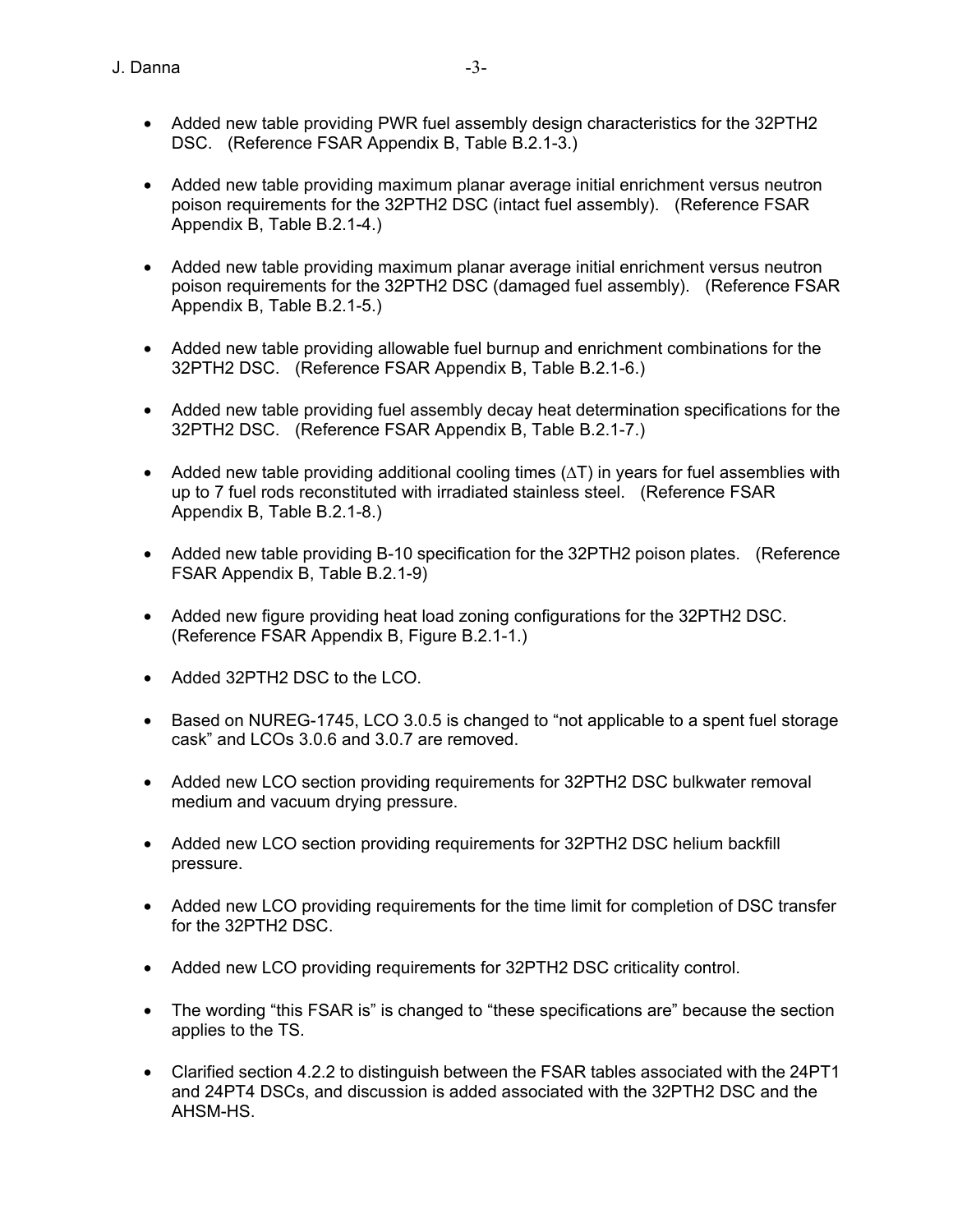- Added discussion regarding 32PTH2 DSC basket types and requirements for neutron absorbers.
- Added information regarding the 32PTH2 DSC not requiring fuel spacers.
- Added an explanatory note to Figure 4-1 regarding ligament width dimensions, and expanded the figure title to indicate applicability to the 24PT1 and 24PT4-DSCs.
- Added AHSM-HS requirements to the Codes and Standards section for the horizontal storage modules.
- Added 32PTH2 requirements to the Codes and Standards section dry shielded canisters.
- Added OS200FC requirements to the Codes and Standards section on transfer casks.
- Clarified the current ASME code alternatives to specify that they apply to the 24PT1 and 24PT4-DSCs. Added 32PTH2 ASME code alternatives tables to section 4.3.4. Also revised item No. 2 following the code alternatives tables to make it applicable to the previously licensed DSCs and the new 32PTH2 DSC.
- Added storage configuration requirements for the AHSM-HS, specifying 8 feet for the minimum distance between the AHSM-HS and the ISFSI pad edge.
- Added a 10th requirement to section 4.4.3, involving requirements for DSC support structure material composition for certain AHSM-HS components when the ISFSI is located in a coastal saltwater marine atmosphere.
- Added requirements for the minimum information content of the fuel removal procedure.
- Added AHSM-HS to the Thermal Monitoring Program.
- Add pertinent new FSAR Appendix B references to the training program requirements.
- Specification 5.2.3(c), is removed, based on 1) the specification cites 10 CFR 72.212(b)(2), but the words are associated with 10 CFR 72.44(d)(3); 2) per 10 CFR 72.13, 10 CFR 72.44(d)(3) is applicable to specific licenses, but not general licenses or certificates of compliance.
- For the radiation protection program section 5.2.4: added Item c. to establish controls for draining when using a TC with a liquid neutron shield; added Item d. revised to add the AHSM-HS to the basis for DSC contamination limits; added Item f. for TC/32PTH2 DSC dose rate limits, configurations, and measurement requirements; added Item g. for 32PTH DSC inner top cover plate weld leak testing.
- Section 5.2.5, Subsections "a)" and "b)" are reversed. By reversing TS Section 5.2.5 Subsections a) and b) and therefore putting the conditional requirements for AHSM/AHSM-HS Air Temperature Difference verification first, followed by the AHSM/AHSM-HS Concrete Temperature monitoring, and then the visual inspection of AHSM/AHSM-HS Air Vents, this change creates a more logical sequencing of these subsections. This subsection (now 5.2.5 b) is clarified as to when the requirements become effective, thereby providing specificity that is necessary to avoid false alarms during initial AHSM/AHSM-HS heatup, when (renumbered) 5.2.5 (a) is in effect and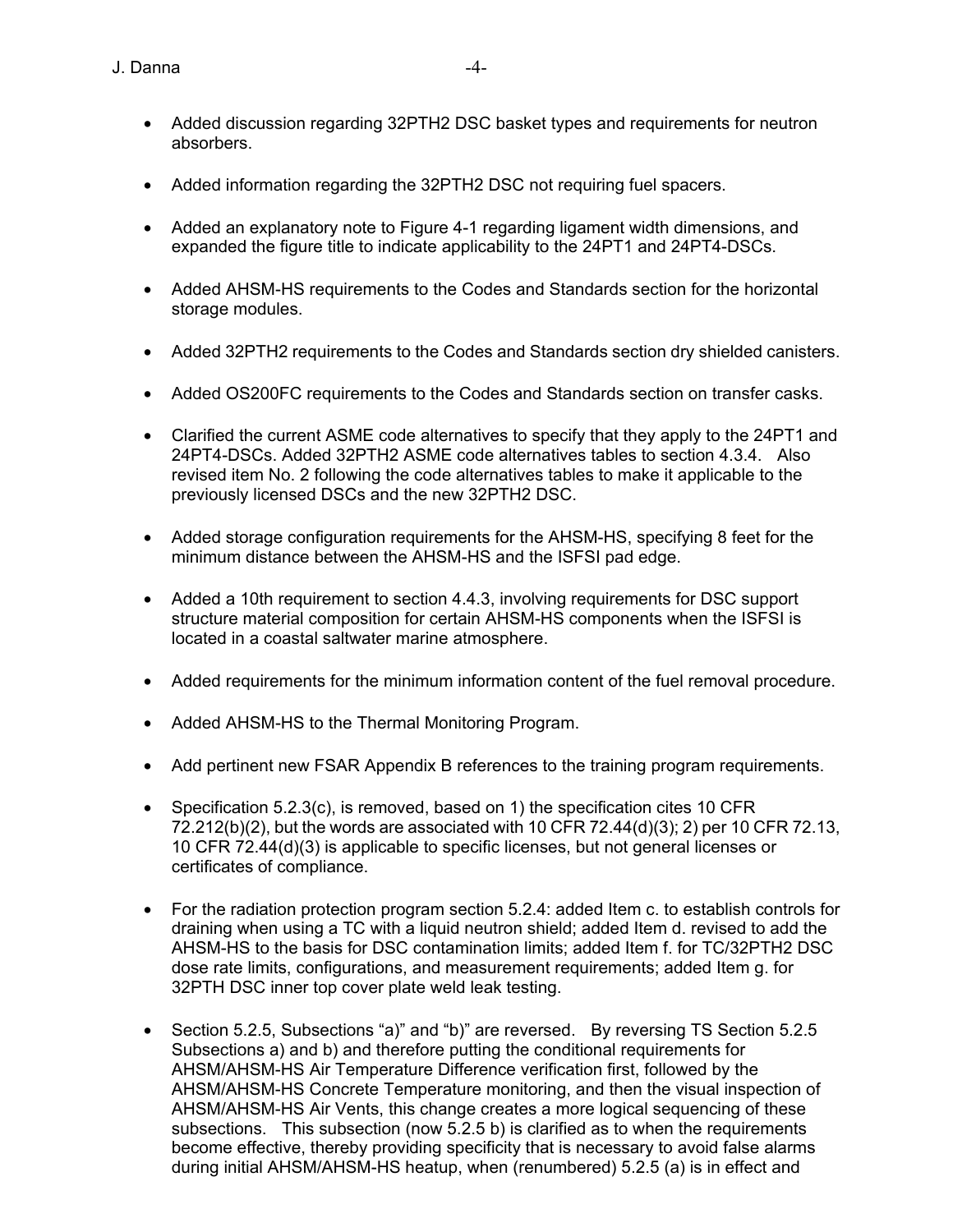(renumbered) 5.2.5 (b) is not yet in effect. Added 32PTH2 DSC and AHSM-HS requirements to this specification.

- Renamed Specification 5.2.5 b) to Specification 5.2.5 a). This subsection is renamed "AHSM Air Temperature Difference Verification." The title change makes the title more indicative of the purpose of the subsection. Added 32PTH2 DSC and AHSM-HS requirements to this specification.
- Added 32PTH2 DSC and AHSM-HS requirements to 5.2.5(c) specification.
- Added new 5.2.6 section providing requirements for hydrogen gas monitoring for the 32PTH2 DSC.
- Clarified section 5.3.1 and 5.3.2 to indicate that the "cask" is the "transfer cask" and that the "transporter" is the "transfer trailer."
- Added a new section 5.4 providing requirements for an AHSM-HS dose rate evaluation program.
- Added new section 5.5 providing requirements for concrete testing of the AHSM-HS.
- Added new section 5.6 providing requirements for AHSM-HS configuration changes.
- 3. The proposed Certificate of Compliance (CoC) and TS, and preliminary safety evaluation report (SER) have been placed in ADAMS (see references below) and are available for your use in the rulemaking package. The Division of Spent Storage and Transportation will designate these documents as Official Agency Records after the Executive Director for Operations has approved the package (ADAMS Package No. ML13290A167).

Docket No. 72-1029

ADAMS References: 1. Proposed CoC No. 1029, Amendment No. 3 (ML13290A176)

- 2. Proposed TS (ML13290A182)
- 3. Preliminary SER (ML13290A205)

CONTACTS: Daniel Huang, SFST/NMSS (301) 287-9234

> Steve Ruffin, SFST/NMSS (301) 287-0688